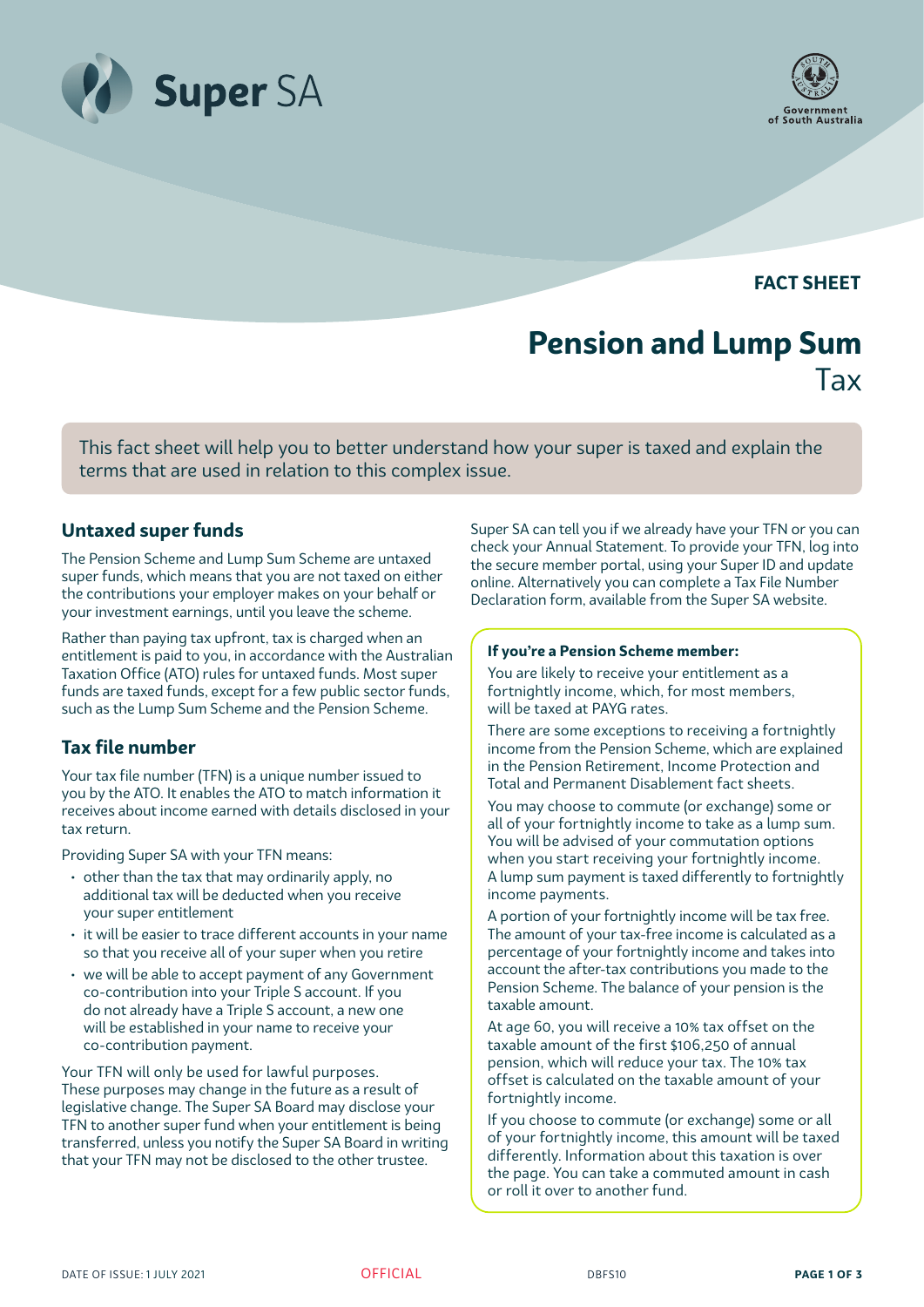#### **If you're a Lump Sum Scheme member:**

Your lump sum entitlement from the scheme is subject to tax.

You can either take your super lump sum in cash or roll it over to another fund, depending on the preserved and unpreserved portions of your entitlement. Explanations of preserved and unpreserved portions can be found in the Lump Sum Scheme Entitlements fact sheet.

# **How your super will be taxed**

#### **If you take it as a lump sum (from the Lump Sum Scheme or as a commuted lump sum amount from the Pension Scheme).**

The tax you pay on your lump sum amount will be determined by your age, your preservation age (see table on this page), and the tax components.

| <b>Types of tax components</b> |                                                                                                                                                              |  |  |  |
|--------------------------------|--------------------------------------------------------------------------------------------------------------------------------------------------------------|--|--|--|
| Tax-free                       | This is money that does not need to be taxed,<br>e.g. contributions you made after-tax.                                                                      |  |  |  |
| Taxable<br>(taxed)             | This is money that has had 15% tax already<br>deducted, e.g. roll ins from other super funds<br>which have been taxed (such as industry or<br>retail funds). |  |  |  |
| Taxable<br>(untaxed)           | This is the balance of your super and has<br>not yet been taxed.                                                                                             |  |  |  |

#### Your Commonwealth Government preservation age depends on your date of birth:

| Date of birth               | <b>Commonwealth</b><br><b>Government preservation</b><br>age |  |  |
|-----------------------------|--------------------------------------------------------------|--|--|
| Before 1 July 1960          | 55                                                           |  |  |
| 1 July 1960 to 30 June 1961 | 56                                                           |  |  |
| 1 July 1961 to 30 June 1962 | 57                                                           |  |  |
| 1 July 1962 to 30 June 1963 | 58                                                           |  |  |
| 1 July 1963 to 30 June 1964 | 59                                                           |  |  |
| After 30 June 1964          | ჩი                                                           |  |  |

If you roll over your entitlement to the Super SA Flexible Rollover Product or another taxed superannuation fund, a 15% contributions tax will be deducted from the "taxable (untaxed) component".

The "taxable (untaxed) component" will be taxed as shown in the table<sup>1</sup> below.

| <b>Your Age</b>                                  | Tax on taxable (untaxed)<br>component                           |  |  |
|--------------------------------------------------|-----------------------------------------------------------------|--|--|
| Under<br>Commonwealth<br>preservation age        | 30% maximum tax rate up to<br>\$1,615,000                       |  |  |
| Commonwealth<br>preservation age<br>up to age 59 | 15% tax up to \$225,000<br>30% tax on balance up to \$1,615,000 |  |  |
| 60 or over                                       | 15% tax on amounts up to \$1,615,000                            |  |  |

Any "taxable (taxed) component" will be taxed as shown in the table**'** below.

| <b>Your Age</b>                                  | Tax on taxable (taxed)<br>component                          |  |  |
|--------------------------------------------------|--------------------------------------------------------------|--|--|
| Under<br>Commonwealth<br>preservation age        | 20% maximum rate (no limit)                                  |  |  |
| Commonwealth<br>preservation age<br>up to age 59 | Taxed at 0% up to \$225,000<br>15% tax on balance (no limit) |  |  |
| 60 or over                                       | Tax free                                                     |  |  |

The Medicare levy is not payable in addition to the contributions tax when your benefit is rolled over to a taxed superannuation fund. If your "taxable (untaxed) component" is over \$1,615,000 the excess will be taxed at the highest marginal rate before your entitlement is rolled over. If you have super invested in Triple S, in addition to your main scheme, a separate cap of \$1,615,000 applies for each scheme. You should seek professional financial advice should you wish to consolidate super held in other untaxed schemes into your Lump Sum or Pension Scheme, or vice versa.

# **Transfer Balance Cap**

Lifetime Pensions, such as the Super SA Pension, count towards the Federal Government's Transfer Balance Cap. The General Transfer Balance Cap was previously \$1.6 million and was indexed to \$1.7 million on 1 July 2021. If you commenced retirement pensions before 1 July 2021, you will have a personal Transfer Balance Cap of between \$1.6 and \$1.7 million, which can be viewed on ATO online via myGov.

For Lifetime Pensions, the amount that counts towards the Cap will be 16 times the total annual pension as at 1 July 2017, or the date the pension commences after 1 July 2017. If you exceed your personal Transfer Balance Cap, you do not need to commute the lifetime pension, however any other retirement accounts you have (such as the Super SA Income Stream) will need to be reduced by the excess amount above your personal Transfer Balance Cap. We encourage you to seek financial advice around this.



<sup>1</sup> Please note: Assumes TFN provided. If you do not provide your TFN, you will be taxed at the highest marginal tax rate plus Medicare levy. The 2% Medicare Levy is also deducted when tax is payable and you take your Lump Sum Scheme or Pension Scheme entitlement in cash. Taxable (untaxed) amounts over \$1,615,000 will be taxed at the highest marginal rate plus medicare levy. If your marginal tax rate is lower, you may be eligible for reduced tax when you lodge your next tax return. For the 2021–22 financial year.